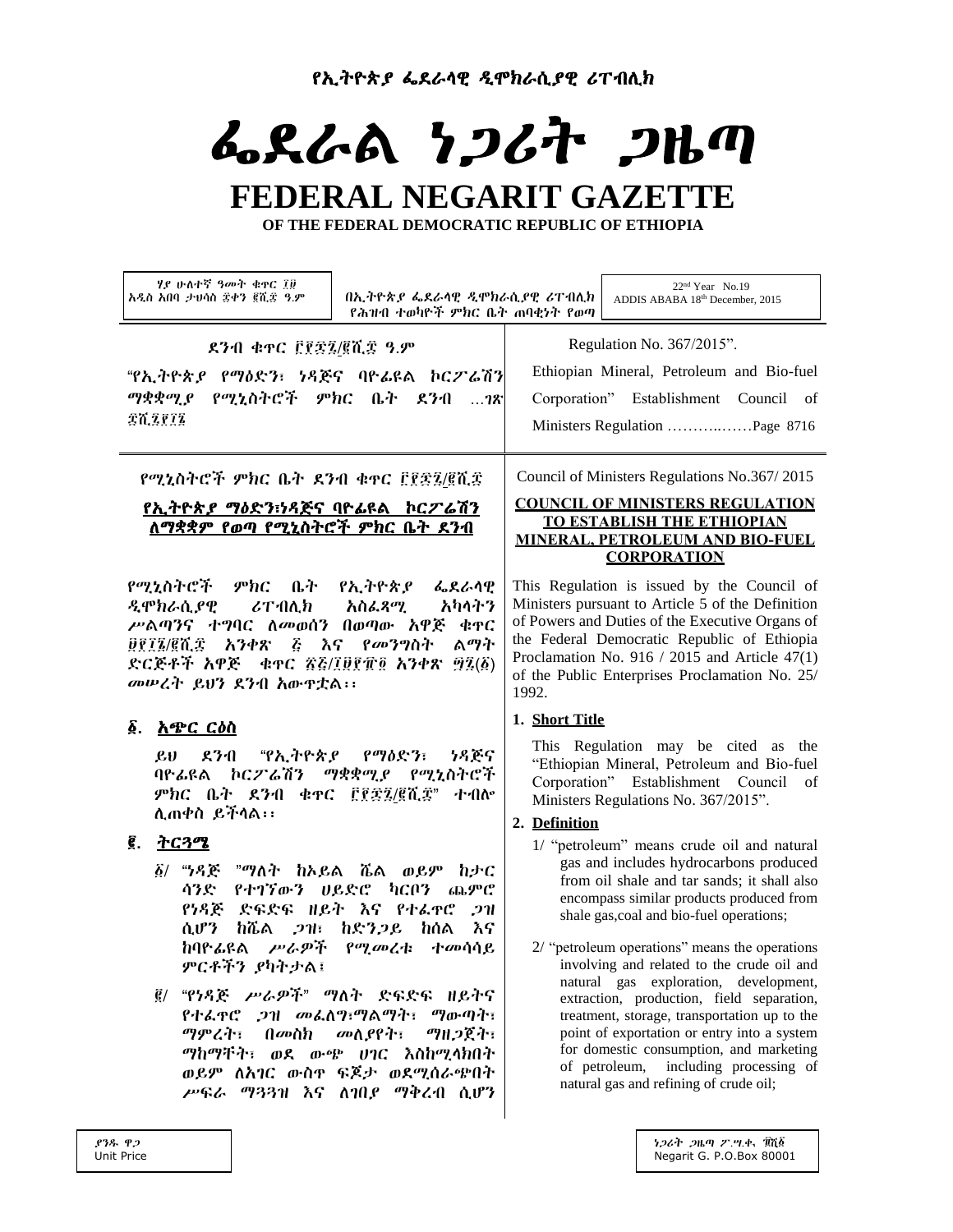Federal Negarit Gazette No. 19 18th December, 20158717

ከተፈጥሮ ጋዝ የተለያዩ ምርቶችን ማውጣትና የነዳጅ ድፍድፍ ዘይት ማጣራትን ይጨምራል፤

- ፫/ "ማዕድን" ማለት ማናቸውም ዋጋ ያለው በጠጠር፣ በፈሳሽ ወይም በጋዝ መልክ በተፈጥሮ በመሬት ላይ ወይም ውስጥ፣ በውሃ ውስጥ ወይም ስር የሚገኝ የጂኦሎጂ ሂደት ወይም ሁኔታዎች የተፈጠረ ሲሆን ቀደም ሲል ተቆፍሮ በወጣና ተርፎ የተቆለለ ማዕድን አዘል አፈር ወይም በቀሪ የማዕድን ክምችቶች ውስጥ የሚገኝ ማዕድንን ይጨምራል፤ ሆኖም የሚከተሉትን አይጨምርም፦
	- ሀ) ለመታጠቢያ፣ ለመዝናኛ፣ ለሕክምና ከሚውል የጂኦተርማል ውሃና ከውስጡ ማዕድን ለማውጣት ከሚውል እንደብራይን ውሃ በስተቀር ሌላውን ውሃ፤
	- ለ) አግባብ ባለው የነዳጅ ሕግ ትርጓሜ የሚካተቱ የተፈጥሮ ዘይትና ጋዝ፤
	- ሐ) ለም አፈርን እና ነዳጅ አዘል አካላትን፡፡
- ፬/ "የማዕድን ሥራዎች" ማለት የማዕድናት ቅኝት፣ ምርመራ፣ ይዞ መቆየት፣ ወይም ማምረት ጋር የተያያዙ ተግባራት ሲሆን በከበሩ ማዕድናት ግብይት አዋጅ ቁጥር ፮፻፶፩/፪ሺ፩ መሠረት የማዕድናት ግብይት ሥራዎች መሥራትን ያካትታል፤
- ፭/ "የባዮፊዩል ሥራዎች" ማለት ከሞላሰስ፣ ከተክሎች፣ ከእንስሳት ስብና ከሌሎች የተለያዩ ግብዓቶች ነዳጅ የማምረት ተግባር ነው፡፡

# ፫. መቋቋም

- ፩/ የኢትዮጵያ የማዕድን፣ ነዳጅና ባዮፊዩል ኮርፖሬሽን (ከዚህ በኋላ "ኮርፖሬሽን" እየተባለ የሚጠራ) የፌደራል መንግስት የልማት ድርጅት ሆኖ በዚህ ደንብ ተቋቁሟል፡፡
- ፪/ ኮርፖሬሽኑ በመንግስት የልማት ድርጅቶች አዋጅ ቁጥር ፳፭/፲፱፻፹፬ መሠረት ይተዳደራል፡፡

# ፬. <u>ተቆጣጣሪ ባለስልጣን</u>

የመንግስት ልማት ድርጅቶች ሚኒስቴር የኮርፖሬሽኑ ተቆጣጣሪ ባለስልጣን ይሆናል፡፡

# ፭. ዋና መስሪያ ቤት

የኮርፖሬሽኑ ዋና መሥሪያ ቤት አዲስ አበባ ሆኖ

- 3/ "mineral "means any mineral substance of economic value, whether in solid, liquid or gaseous form, occurring naturally on or within the earth or in or under water and which was formed by or subjected to an ecological process, and includes any mineral occurring in residue stockpiles or in residue deposits, but excludes:
	- a) water, other than geothermal water that may be used for bathing, recreational and therapeutic purpose or water used for the extraction of any mineral such as brine;
	- b) natural gas and petroleum as defined in the relevant petroleum law;
	- c) top soil and oil shale;
- 4/ "mining operations" means any activity associated with or connected to reconnaissance, exploration, retention, or mining and includes engaging in transaction in accordance with the Transaction of Precious Minerals Proclamation No. 651/ 2009;
- 5/ "bio-fuel operations" means activities related to the production of fuels from various feed stocks including molasses, plants and animal fats.

# **3. Establishment**

- 1/ The Ethiopian Mineral, Petroleum and Bio-fuel Corporation (here in after referred as the "Corporation") is hereby established as a Federal Government Public Enterprise.
- 2/ The Corporation shall be governed by Public Enterprises Proclamation No. 25/1992.

#### **4. Supervising Authority**

The Ministry of Public Enterprise shall be the supervising Authority of the Corporation.

# **5. Head Office**

The Corporation shall have its Head Office in Addis Ababa and may have branch offices elsewhere in the country as may be necessary.

#### **6. Objective of the Corporation**

The objectives for which the Corporation is established are:

…..page

፰ሺ፯፻፲፯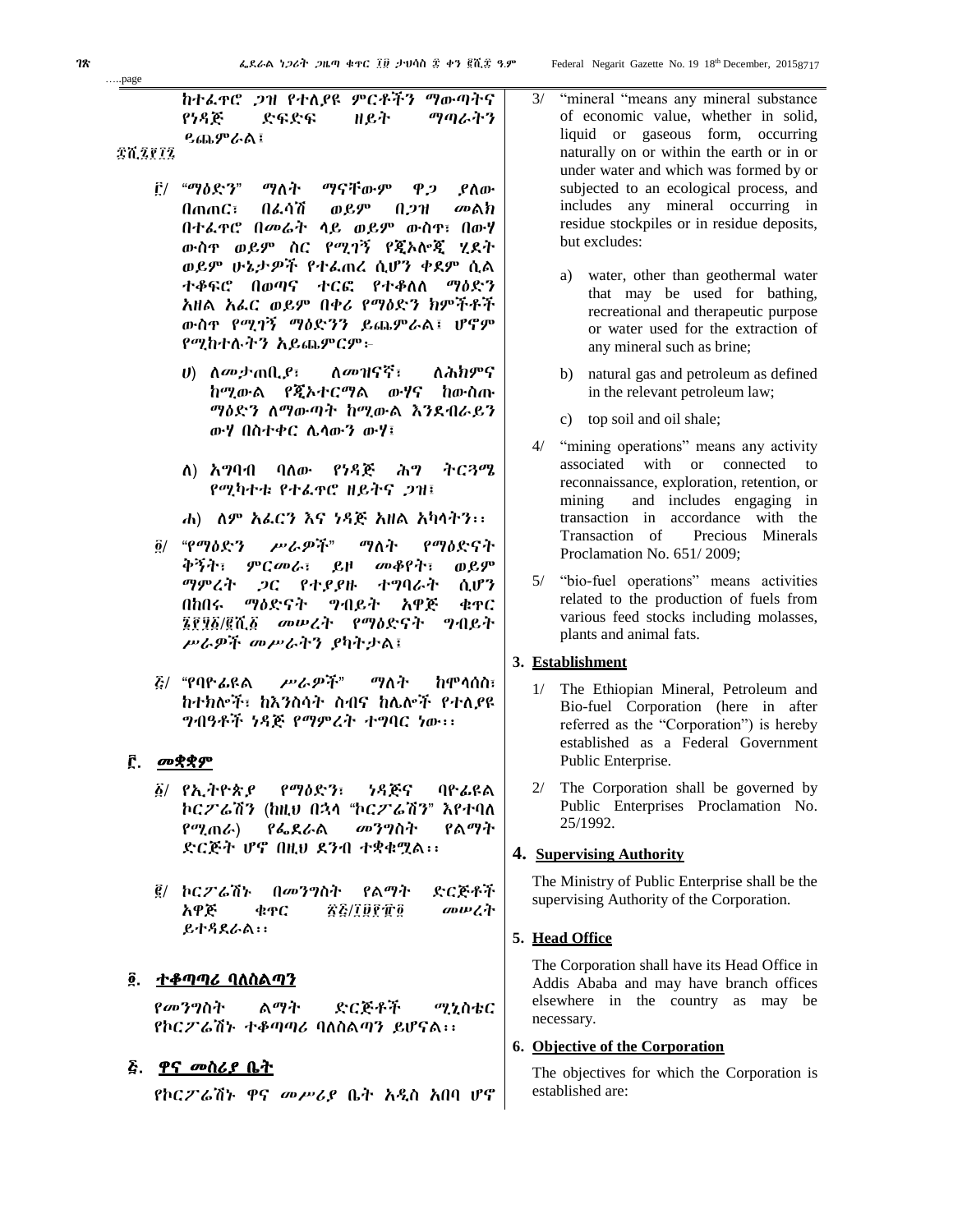እንደአስፈላጊነቱ በሌሎች የአገሪቱ ክፍሎች ቅርንጫፍ ሊኖረው ይችላል፡፡

#### ፮. ዓላማ

…..page

ኮርፖሬሽኑ የተቋቋመበት ዓላማ የሚከተሉት ድሺ፯፻፲፰ <sub>•፡</sub>

- ፩/ በነዳጅ፣ በማዕድንና በባዮፊውል ሥራዎች ውስጥ በቀጥታ በመሳተፍ የአገሪቱን የተፈጥሮ ሀብት በተገቢ ሁኔታ በማልማት የበለጠ ተጠቃሚ እንድትሆን ማስቻል፤
- ፪/ በዘርፉ አገር በቀል አቅምን በመገንባት በዘርፉ ለሚሰማሩ ሌሎች እገዛ ማድረግና ከዘርፉ የአገሪቱን ተጠቃሚነትን ማረጋገጥ፤
- ፫/ ከስትራቴጂካዊ አስፈላጊነታቸው አንፃር ከፍተኛ ግምት በሚሰጣቸውና በግሉ ዘርፍ ሊሟሉ በማይችሉ ዘርፎች ላይ በመሳተፍ ክፍተቱን መሙላት፤
- ፬/ ተወዳዳሪ የመንግስት ልማት ድርጅት በመሆን በአገሪቱ ኢኮኖሚ ግንባታ እገዛ ማድረግ፤
- ፭/ ራሱ ወይም እንደሁኔታው ከሌሎች ጋር በመሆን በማዕድን፣ ነዳጅና ባዮፊዩል ሥራዎች ኢንቨስትሜንት ላይ መሳተፍ፣ ማልማትና ማምረት፤
- ፮/ በሌሎች ባለሀብቶች በሚካሄዱ የነዳጅ፣ የማዕድንና የባዮፊዩል ሥራዎች ውስጥ ኢንቨስት ማድረግ፤
- ፯/ የመንግሥት ልማት ድርጅቶች ሚኒስቴር በሚሰጠው የፖሊሲ አቅጣጫ መሰረት አክስዮን መሸጥ ወይም መግዛት፤
- ፰/ የገንዘብና ኢኮኖሚ ትብብር ሚኒስቴር በሚያወጣው መመሪያና የመንግሥት ልማት ድርጅቶች ሚኒስቴር በሚሰጠው አቅጣጫ መሠረት ቦንድ መሸጥና ዋስትና የማስያዝ፣ ከአገር ውስጥና ከውጭ የገንዘብ ምንጮች ጋር የብድር ውል መደራደርና መፈራረም፤
- ፱/ ከማዕድን፣ ከነዳጅና ከባዮፊዩል ጋር የተያያዙ የማማከር፣ የድሪሊንግ፣ የላብራቶሪ፣ መረጃ የመሰብሰብ፣ የመተንተንና የመተርጎም፣ የአዋጭነት ጥናት ሥራዎችን መሥራት፣ ስልጠናና *የመሳ*ሰሉ *አገ*ል*ግ*ሎቶች*ን መ*ስጠተ፤
- ፲/ በአገር ውስጥና በውጭ አገራት ተወዳዳሪና አትራፊ ሆኖ እንዲንቀሳቀስ እገዛ የሚያደርጉለትን የፋይናንስ፣ የቴክኖሎጂና የዘመናዊ አሰተዳደር ግብዓቶችን ለማግኘት
- 1/ to ensure that the country benefits from its natural resources by developing and directly engaging itself in the mining, petroleum and bio-fuel sectors;
- 2/ to ensure the benefit of the country by building the local capacity of the sector and assisting others engaged in the sector;
- 3/ to fill the gap in the areas of investment which have strategic importance but are not addressed by the private sector;
- 4/ to contribute to the national economy upon being competent public enterprise;
- 5/ to engage in the investment, development and production of the mineral, petroleum and bio-fuel operations on its own or in association with others as appropriate;
- to invest in petroleum, mining and biofuel operations carried out by other investors;
- 7/ to sell or buy shares in accordance with the policy directions given by the Ministry of Public Enterprise;
- 8/ to sell and pledge bonds, to negotiate and sign loan agreements with local and interactional financial sources in accordance with the directives issued by the Ministry of Finance and Economic Cooperation and in line with the policy direction given by Ministry of Public Enterprises;
- 9/ to engage in the provision of services like consultancy, drilling, laboratory, data acquisition, processing and interpretation, feasibility study and training in the field of mining, petroleum and bio-fuel operations;
- 10/ to conduct study and implement when approved mechanisms that can equip the Corporation with the financing, technology and modern administrative inputs (including attracting or engaging in investments) which can help it to be competitive and profitable within the country or abroad;
- 11/ to engage in any other related activities necessary to attain its objectives in accordance with the direction of the Ministry of Public Enterprise.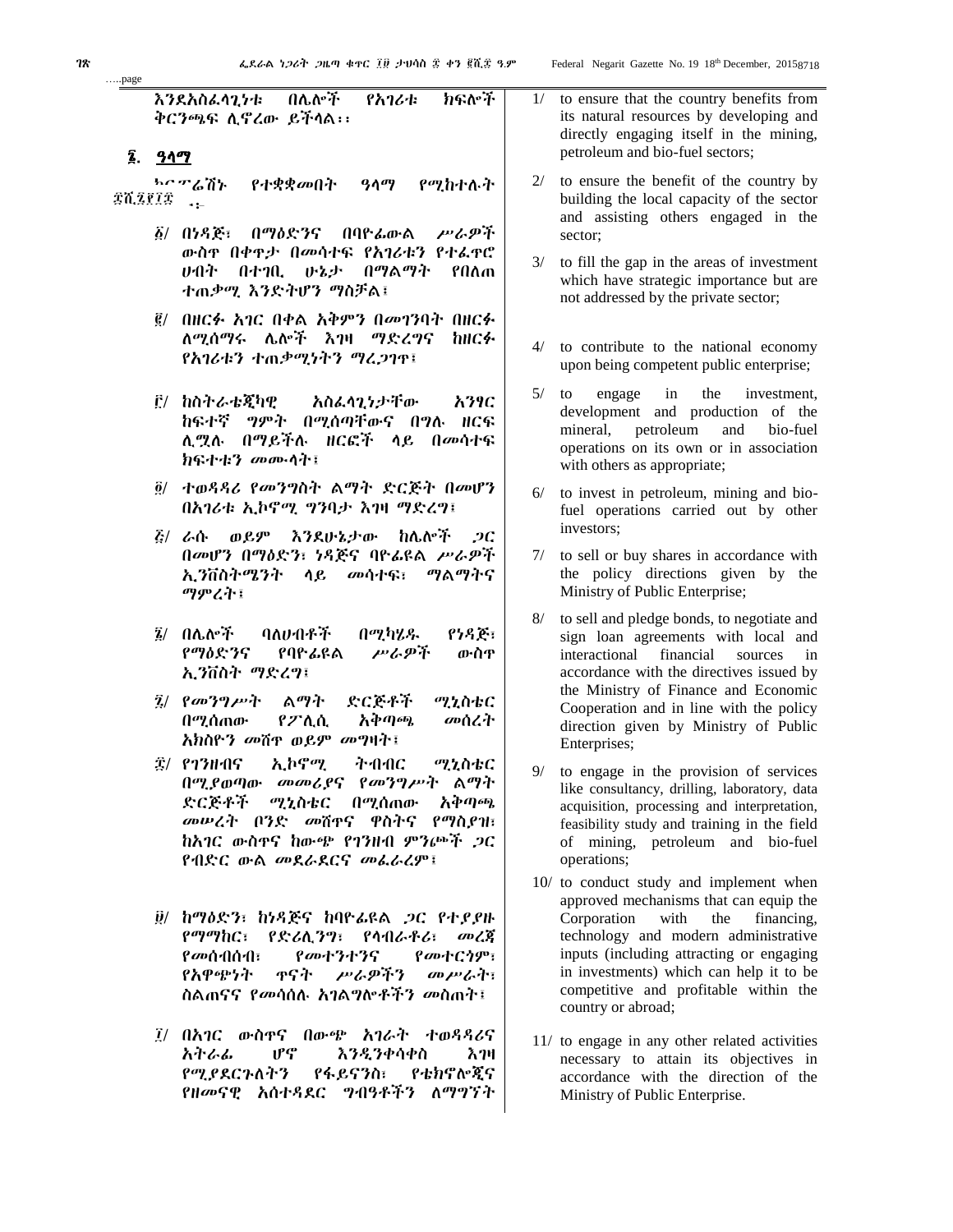የሚያስችለውን (ኢንቨስትመንት መሳብንም ሆነ በኢንቨስትመንት ላይ መሳተፍን ጨምሮ) ጥናት በማካሄድ የውሳኔ ሀሳብ ማቅረብ፤ ሲፈቀድ ተግባራዊ ማድረግ፤

# ፯. <u>ካፒታል</u>

የኮርፖሬሽኑ የተፈቀደ ካፒታል ብር 15,267,000,000 (አሥራ አምስት ቢሊዮን ሁለት መቶ ስድሳ ሰባት ሚሊዮን ብር) ሲሆን ከዚህ ውስጥ ብር 4,017,000,000 (አራት ቢሊዮን አሥራ ሰባት ሚሊየን ብር) በጥሬ ገንዘብና በዓይነት ተከፍሏል፡፡

# ፰. ኃላፊነት

ኮርፖሬሽኑ ካለው ጠቅላላ ንብረት በላይ በዕዳ ተጠያቂ አይሆንም፡፡

# ፱. ኮርፖሬሽኑ የሚቆይበት ጊዜ

ኮርፖሬሽኑ ላልተወሰነ ጊዜ ይቆያል፡፡

# ፲. <u>የተሻረ ደንብ</u>

የኢትዮጵያ የነዳጅና የተፈጥሮ ጋዝ ልማት ድርጅት ማቋቋሚያ የሚኒስትሮች ምክር ቤት ደንብ ቁጥር ፪፻፷፬/፪ሺ፬ በዚህ ደንብ ተሽሯል፡፡

# ፲፩. የመብቶችና ግዴታዎች መተላለፍ

የሚከተሉት የመንግስት ልማት ድርጅቶች መብቶችና ግዴታዎች በዚህ ደንብ ለኮርፖሬሽኑ ተላልፈዋል፦

፩/ በሚኒስትሮች ምክር ቤት ደንብ ቁጥር ፪፻፷፬/፪ሺ፬ የኢትዮጵያ የነዳጅና የተፈጥሮ ጋዝ ልማት ድርጅት፤

፪/ የኢትዮጵያ የማዕድን ልማት አክስዮን ማህበር፡፡

# ፲፪.ደንቡ የሚፀናበት ጊዜ

ይህ ደንብ ከታህሳስ ፰ ቀን ፪ሺ፰ ዓ.ም ጀምሮ የፀና ይሆናል፡፡

# አዲስ አበባ ታህሳስ ፰ ቀን/ ፪ሺ፰ ዓ.ም

# **7. Capital**

The authorized capital of the Corporation is Birr 15,267**,**000,000 (Fifteen Billion Two Hundred Sixty Seven Million Birr) out of which Birr 4,017,000,000 (Four Billion Seventeen Million Birr) is paid up in cash and in kind.

# **8. Liability**

The Corporation shall not be liable beyond its assets.

# **9. Duration of the Corporation**

The Corporation is established for unlimited period.

# **10. Repealed Regulations**

The Ethiopian Petroleum and Natural Gas Development Enterprise Establishment Council of Ministers Regulation No. 264/2012 is hereby repealed.

#### **11. Transfer of Rights and Liabilities**

The rights and liabilities of the following public enterprises are hereby transferred to the Corporation:

- 1/ the Ethiopian Petroleum and Natural Gas Development Enterprise established under the Council of Ministers Regulations No. 264/2012;
- 2/ the Ethiopian Mineral Development Share Company.

# **12. Effective date**

This Regulation shall enter into force on this 18<sup>th</sup> day of December, 2015.

 **Done at Addis Ababa this 18th day of December, 2015.**

# **HAILEMARIAM DESSALEGN**

#### **PRIME MINISTER OF THE FEDERAL DEMOCRATIC REPUBLIC OF ETHIOPIA**

…..page